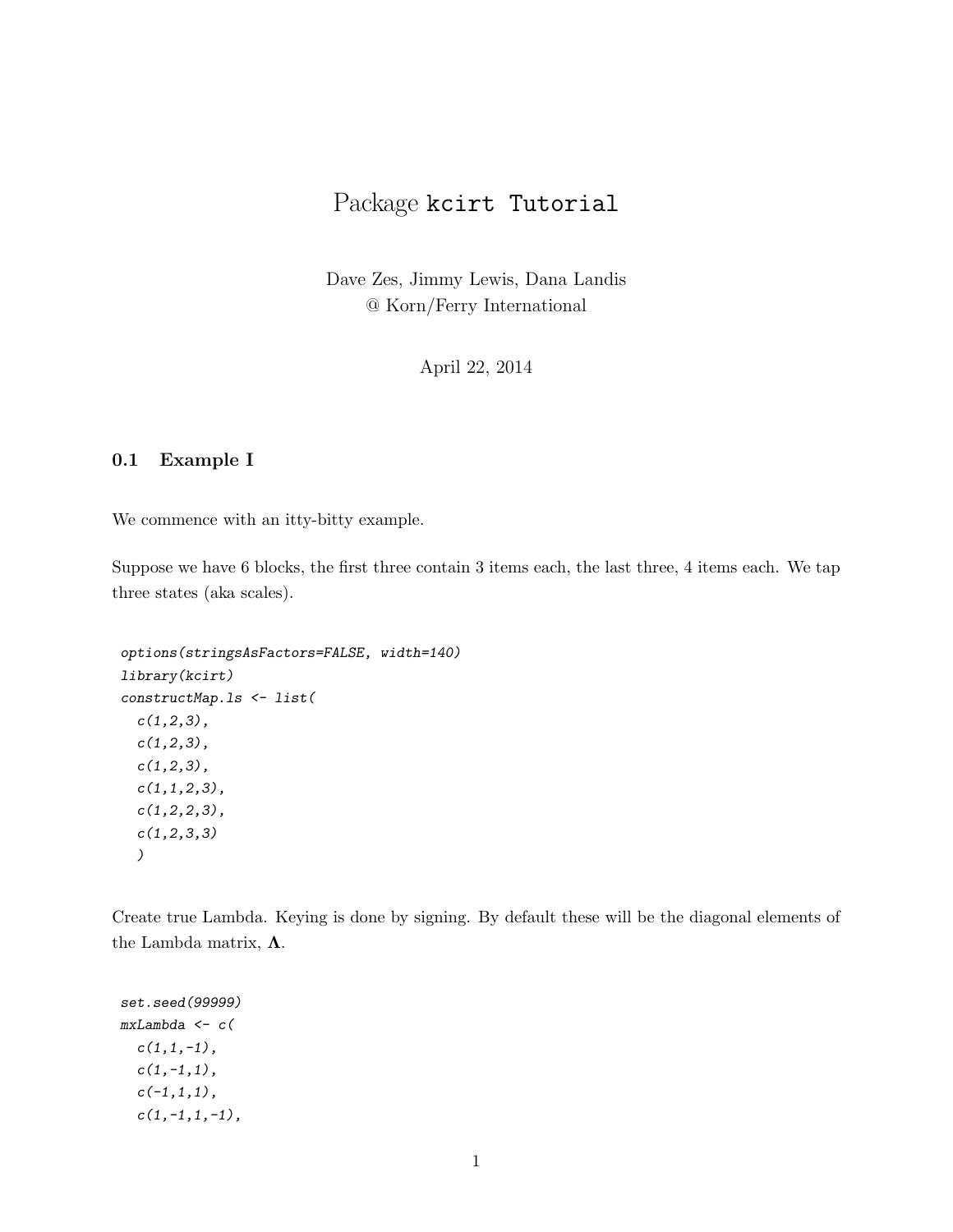$c(1,-1,1,-1)$ ,  $c(1,-1,1,-1)$ )

Create true state covariance structure.

 $covEt_a \leftarrow diag(1, 3)$ 

Define response format. For only 2 or 3 items in block, kcirt only accepts "R". The four item blocks are most/least like.

qTypes <- c("R", "R", "R", "M", "M", "M")

Create true utilities.

```
mu <- rep(0, length(mxLambda))
```
Now build model skeleton and examine contents.

```
mod1 <- kcirt.model(constructMap.ls=constructMap.ls, qTypes=qTypes, mxLambda=mxLambda,
  mu=mu, covEta=covEta)
mod1
```
Take a peek at the information  $\eta$  inherits from  $y^*$ .

```
kcirt.ystarinfo(mod1)
```
Notice, above, that inasmuch as the loadings have equal magnitude, their keying and the respective location of items within provide equal information to each state.

Let's now draw a random realization from under this parameterized model, and look at the rank data.

```
N < -200set.seed(99999)
mod2 <- kcirt.sim(mod1, N=N)
mod2$mxData
```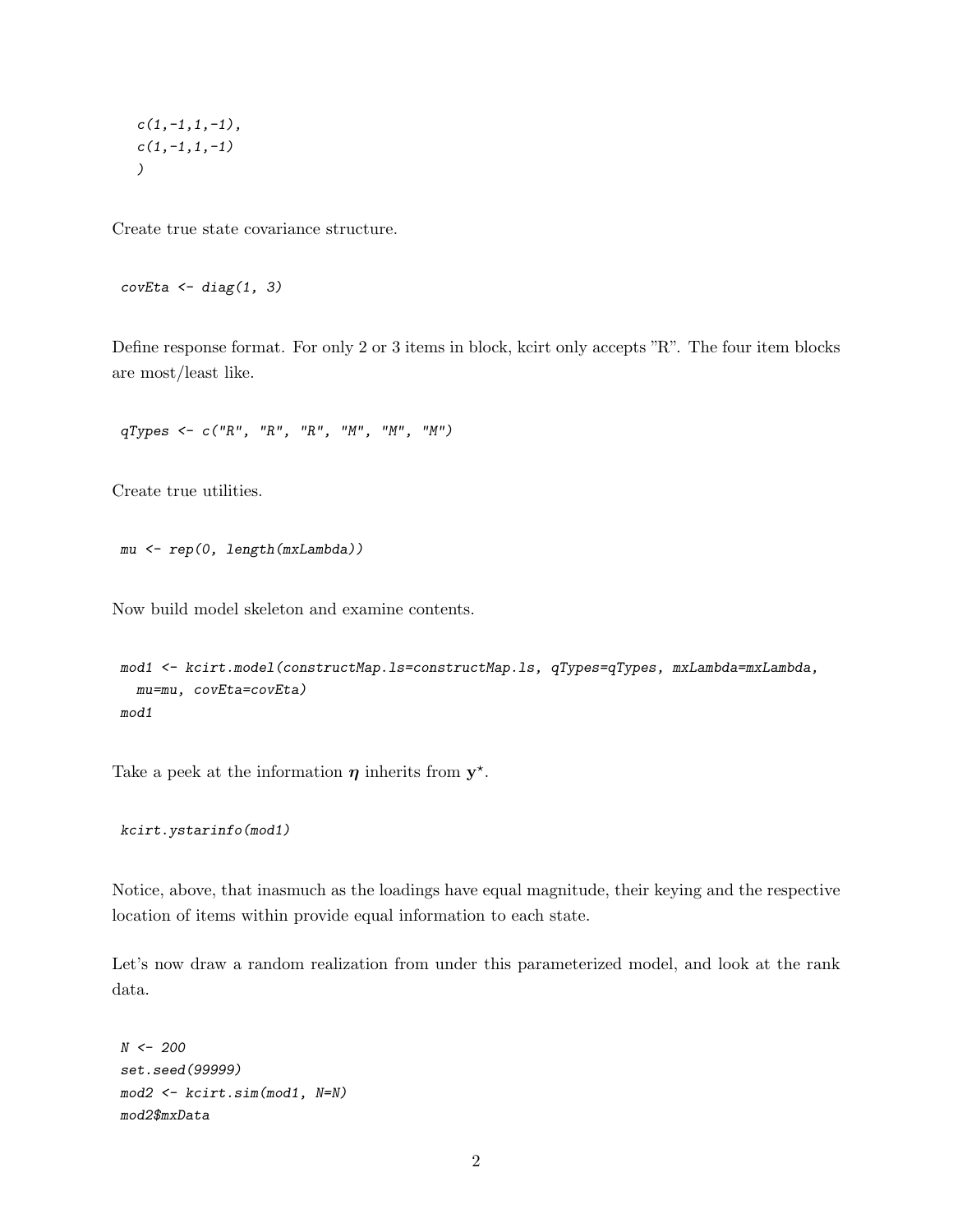Let's now fit model. We simulate an initial guess for the loadings,  $\Lambda$ , by adding some noise to the true values.

```
mxHatLambda <- matrix(0, nrow(mod2$mxLambda), ncol(mod2$mxLambda))
diag(mxHatLambda) <- diag(mod2$mxLambda) + rnorm(nrow(mod2$mxLambda), 0, 0.2)
```
Set an initial guess for  $\mu$  at zero. Set predicted states to zero as starting point.

```
hatMu \leftarrow \text{rep}(0, \text{length}(\text{mxLambda}))mxH at Eta \leftarrow matrix(0, N, 3)
```
Insert these three objects into model.

```
mod2$mxHatLambda <- mxHatLambda
mod2$mxHatEta <- mxHatEta
mod2$hatMu <- hatMu
```
 $mod3$  <-  $mod2$ 

Use stochastic search to locate (internally in order)  $\mu$ ,  $\Lambda$ , E. View performance (reliabilities), plot  $\hat{\eta}$  versus  $\eta$  and  $\hat{\Lambda}$  versus  $\Lambda$ .

```
mod3 <- kcirt.fitMSS(model=mod3, lambdaConstraint="self", kcpus=2,
  penalty="logit", usetruesigma=TRUE, mss.sd=c(0.03, 0.03, 0.5))
mod3$performance
mean(mod3$performance)
par(mfrow=c(1, 4))for(i in 1:ncol(mod3$mxHatEta)) {
  plot(mod3$mxEta[,i], mod3$mxHatEta[,i],
  main = round(1000*cor(mod3$mxHatEta[, i], mod3$mxEtaf[, i]/2)/1000)
  }
plot(mod3$mxLambda, mod3$mxHatLambda)
```
Notice the argument mss.sd in kcirt.fitMSS(). We have supplied it with a three-element vector. The values are the respective search function standard deviations used when locating  $\mu$ ,  $\Lambda$ , E. In the example, we have made the search for  $\mu$  comparitively tight, implying a belief that our starting  $\hat{\mu}$  is close to  $\mu$ . In the bigger picture — the actual fitting of our model to data — these values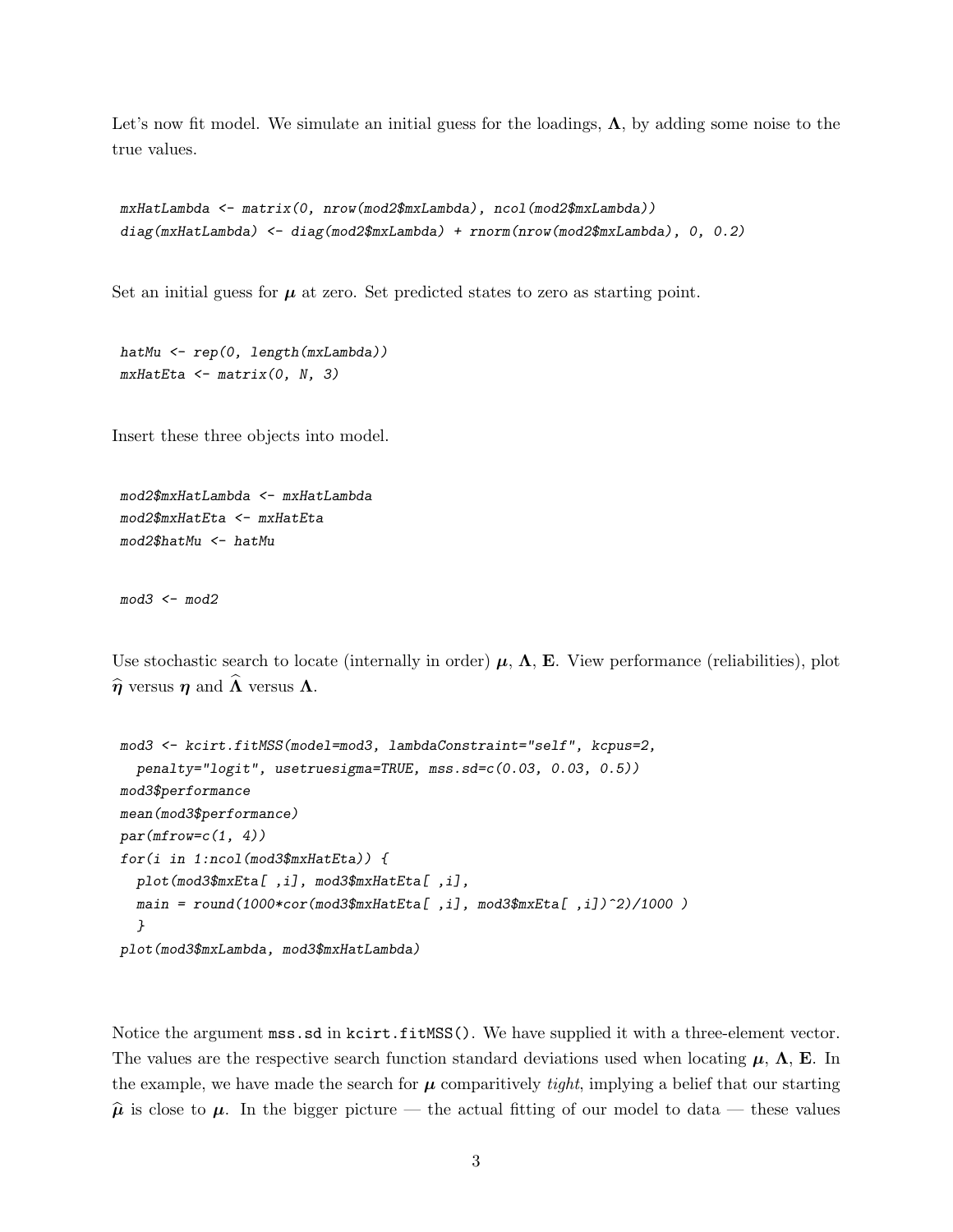have little impact as numerous MSS passes can be made over the data, allowing the hatted values to wander about to the fancy of the researcher.

That said, try running the above code block 3 or 4 more times, and notice the average reliability climbs to about 74%.

### 0.2 Example II

Here we will introduce the notion of item *crosstalk*, and how it might be accounted for in a kcirt model.

In conversational terms, suppose that the preference of items in a block is not only determined by independent comparison, but also by mutual moderation between items within the block. For example, in a block containing four items, A, B, C, D, a respondent chooses A over B based on the interplay of items B, C, D upon the perceived appropriateness of item A, and the interplay of items A, C, D, upon the perceived appropriateness of item B.

We use the term moderation somewhat loosely. While  $\Lambda S \eta$  is linear, the elements of this matrix product vector are multiplicative with respect to loadings and their respective states.

Let's start with a super itty bitty example.

```
constructMap.ls <- list(
  c(1,1,2),
  c(2,2,3),
  c(3,3,1))
qTypes \leftarrow c("R", "R", "R")mod1 <- kcirt.model(constructMap.ls=constructMap.ls, qTypes=qTypes)
```
The first row of

#### mod1\$mxLambdaCTinfo

shows the model relationship between the first item and all items on the instrument.

"S" "WT" "WF" "BF" "BF" "BF" "BF" "BF" "BT"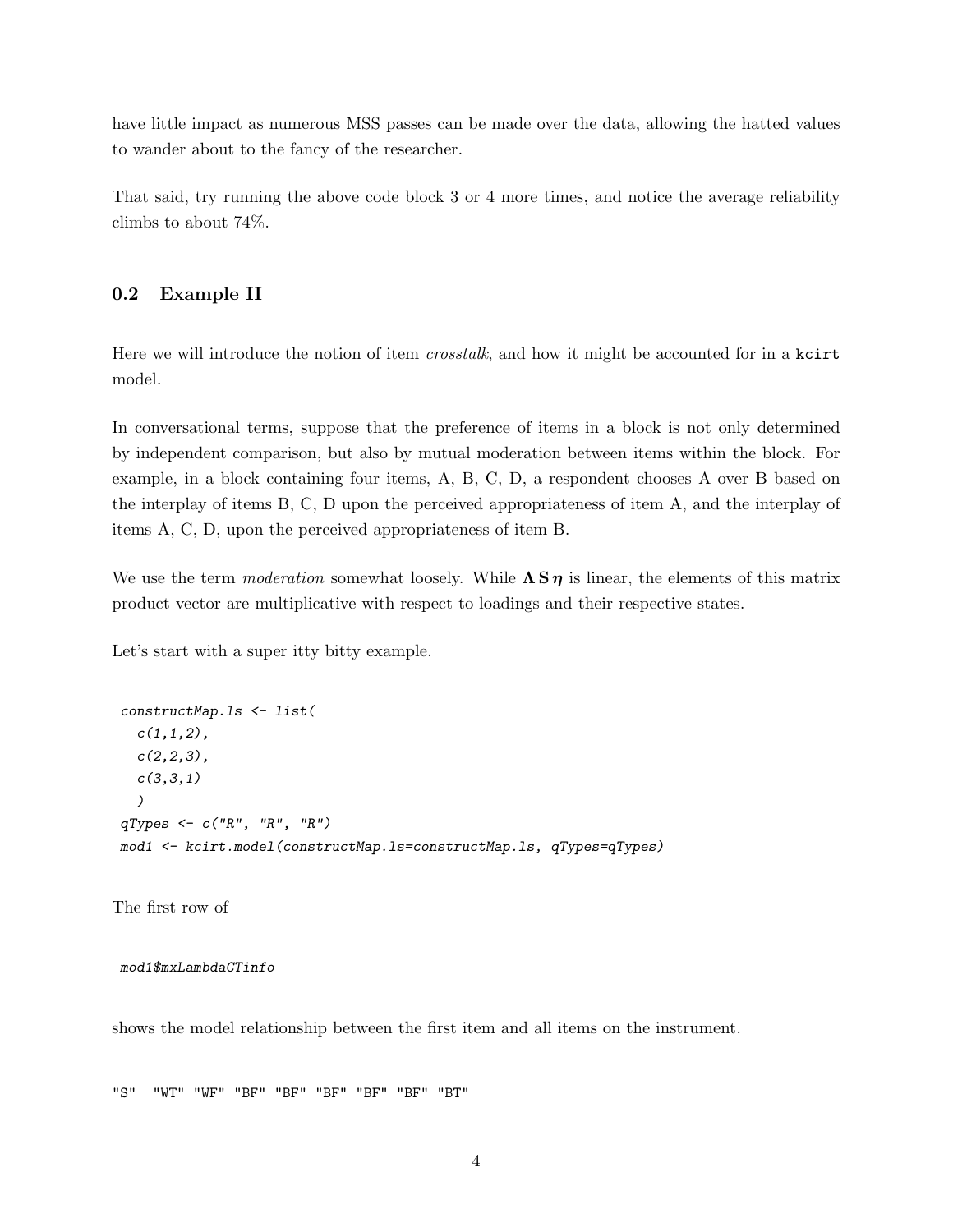The first element gives the relationship between item 1 and item  $1 -$  "S" for self. The second element gives the relationship between item 1 and item  $2-$  "WT". The W stands for "within", meaning that item 2 lives in the same question block as item 1. The "T" stands for "True", meaning that the state that item 2 points to is the same as the one item 1 points to. Notice, by looking at constructMap.ls, both these items point to the 1st state (the state called "1"in constructMap.ls). In the fourth element, the "B" stands for "between", meaning that item 1 and item 4 live in different question blocks, the "F" means that they point to different states.

#### 0.3 Example III

Here we will deliberately mis-ID a system.

```
constructMap.ls <- list(
  c(1,2,3),
  c(1,2,3),
  c(1,2,3),
  c(1,1,2,3),
  c(1,2,2,3),
  c(1,2,3,3))
mxLambda < -c (
  c(1,1,-1),
  c(1,-1,1),
  c(-1,1,1),
  c(1,-1,1,-1),
  c(1,-1,1,-1),
  c(1,-1,1,-1))
covEta \leftarrow diag(1, 3)qTypes <- c("R", "R", "R", "M", "M", "M")
mu <- rep(0, length(mxLambda))
mod1 <- kcirt.model(constructMap.ls=constructMap.ls, qTypes=qTypes, mxLambda=mxLambda,
  mu=mu, covEta=covEta)
```
Add within crosstalk.

```
set.seed(99999)
mod1$mxLambda[ mod1$mxLambdaCTinfo == "WF" ] <-
  rnorm( sum(mod 1\text{\textsterling}mxdaCTinfo == "WF" ), 0, 0.1)
```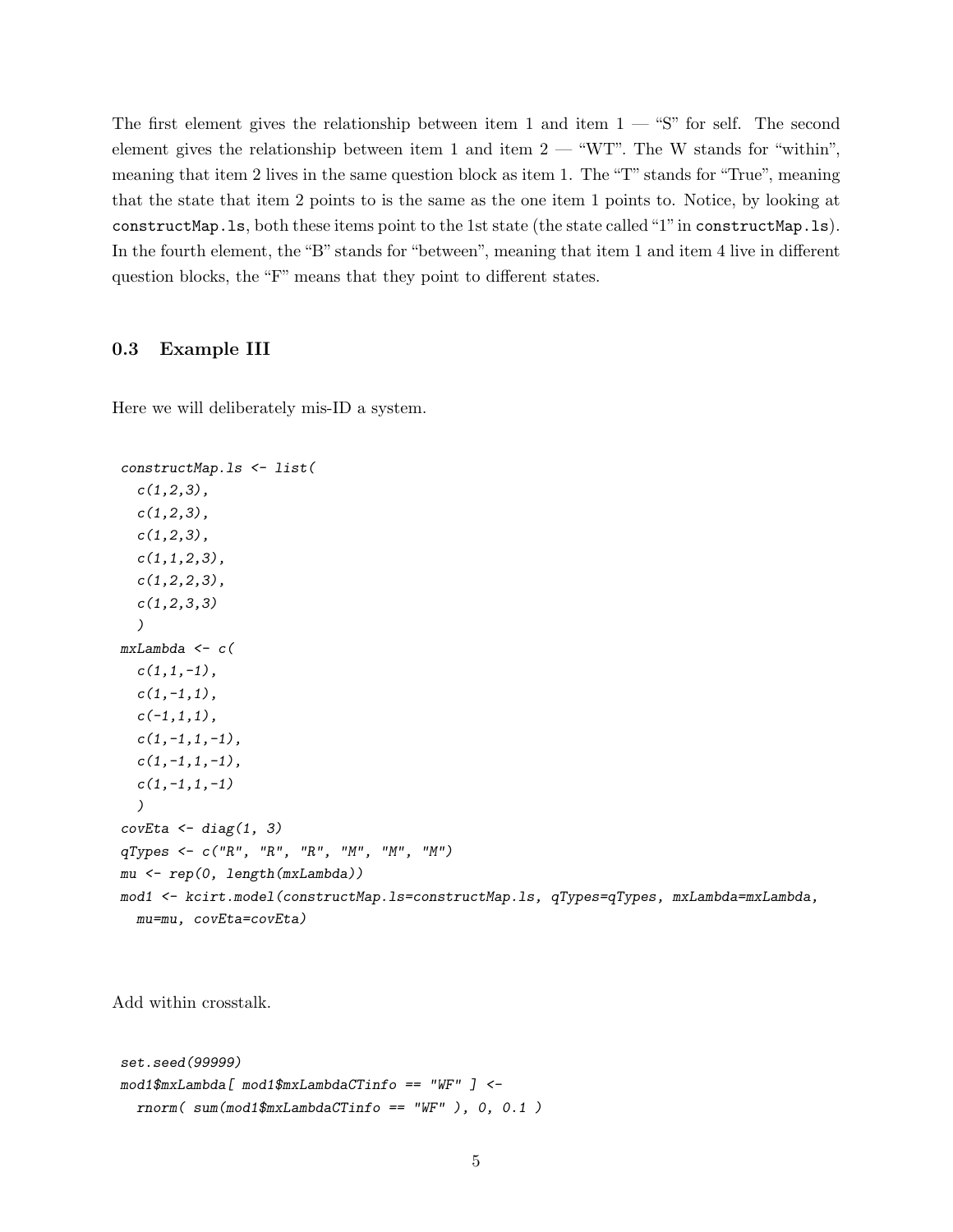Two-fold validation.

```
set.seed(99999)
N <- 1000
modX1 <- kcirt.sim(mod1, N=N)
modX2 <- kcirt.sim(mod1, N=N)
```
Fit the first data set, but incorrectly assume no crosstalk.

```
mxHatLambda <- matrix(0, nrow(modX1$mxLambda), ncol(modX1$mxLambda))
diag(mxHatLambda) <- diag(modX1$mxLambda) + rnorm(nrow(modX1$mxLambda), 0, 0.2)
mxH at Eta \leftarrow matrix(0, N, 3)hatMu \leftarrow \text{rep}(0, \text{length}(\text{mxLambda}))modX1$mxHatLambda <- mxHatLambda
modX1$mxHatEta <- mxHatEta
modX1$hatMu <- hatMu
mod3 <- modX1mod3 <- kcirt.fitMSS(model=mod3, lambdaConstraint="self", kcpus=2,
  penalty="logit", usetruesigma=TRUE, mss.sd=c(0.03, 0.03, 0.5)) ### first MSS pass
mean(mod3$performance)
mod3 <- kcirt.fitMSS(model=mod3, lambdaConstraint="self", kcpus=2,
  penalty="logit", usetruesigma=TRUE, mss.sd=c(0.03, 0.03, 0.5)) ### second MSS pass
mean(mod3$performance)
mod3 <- kcirt.fitMSS(model=mod3, lambdaConstraint="self", kcpus=2,
  penalty="logit", usetruesigma=TRUE, mss.sd=c(0.03, 0.03, 0.5)) ### third MSS pass
mean(mod3$performance)
mod3$performance
par(mfrow=c(1, 4))for(i in 1:ncol(mod3$mxHatEta)) {
  plot(mod3$mxEta[,i], mod3$mxHatEta[,i],
  main = round(1000*cor(mod3$mxHatEta[,i], mod3$mxEta[,i])^2)/1000 )
  }
plot(mod3$mxLambda, mod3$mxHatLambda)
```
Shove  $\hat{\mu}$  and  $\hat{\Lambda}$  fitted from first half of data into second half of data. Prevent kcirt.fitMSS() from fitting (altering)  $\hat{\mu}$  and  $\hat{\Lambda}$  by turning the first and second elements of mss.sd to zero.

```
modX2$hatMu <- mod3$hatMu
modX2$mxHatLambda <- mod3$mxHatLambda
modX2$mxHatEta <- matrix(0, N, 3)
```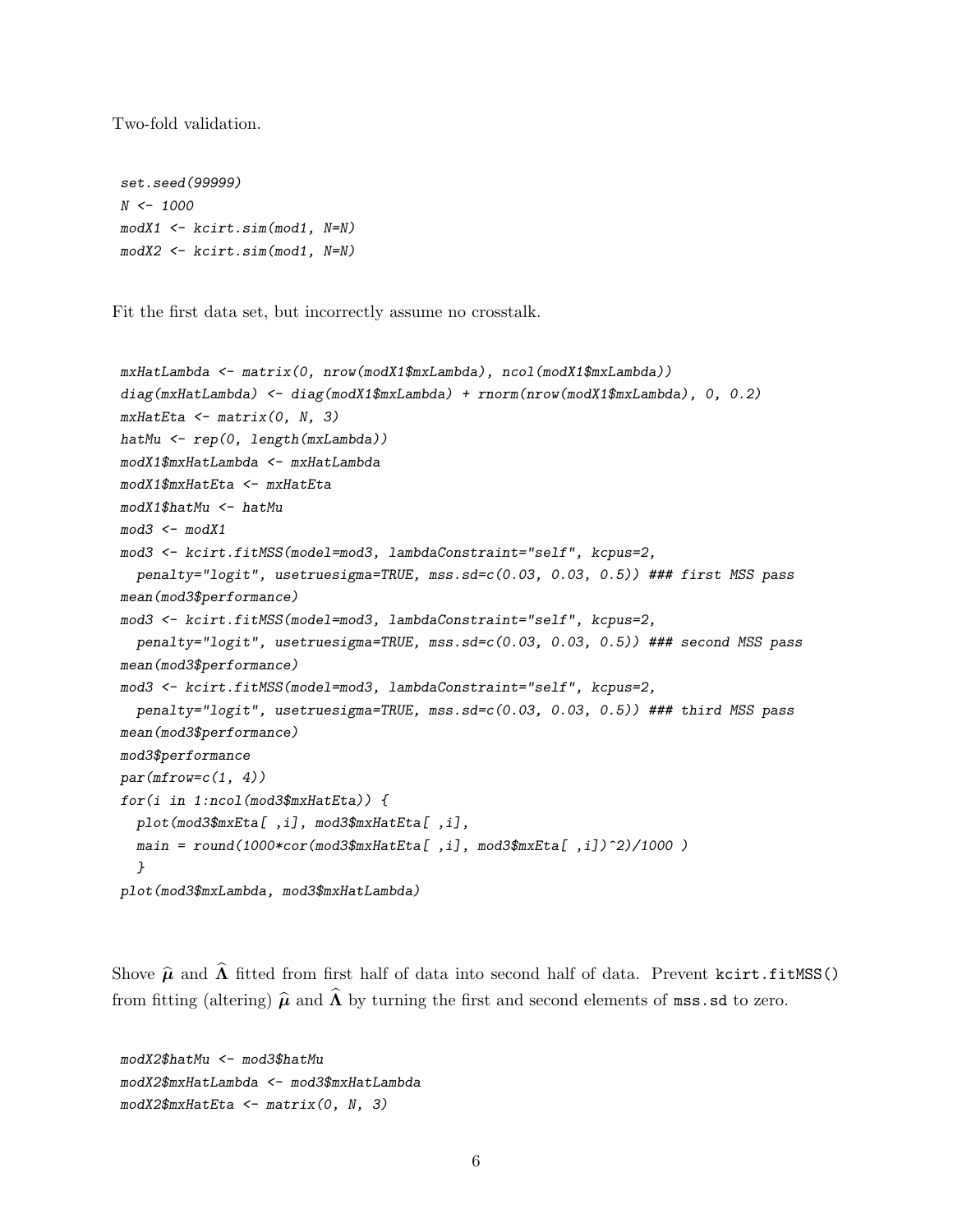```
mod4 <- modX2mod4 <- kcirt.fitMSS(model=mod4, lambdaConstraint="self", kcpus=2,
  penalty="logit", usetruesigma=TRUE, mss.sd=c(0, 0, 0.5)) ### first MSS pass
mean(mod4$performance)
mod4 <- kcirt.fitMSS(model=mod4, lambdaConstraint="self", kcpus=2,
  penalty="logit", usetruesigma=TRUE, mss.sd=c(0, 0, 0.5)) ### second MSS pass
mean(mod4$performance)
mod4 <- kcirt.fitMSS(model=mod4, lambdaConstraint="self", kcpus=2,
  penalty="logit", usetruesigma=TRUE, mss.sd=c(0, 0, 0.5)) ### third MSS pass
mean(mod4$performance)
mod4$performance
par(mfrow=c(1, 4))for(i in 1:ncol(mod4$mxHatEta)) {
  plot(mod4$mxEta[,i], mod4$mxHatEta[,i],
  main = round(1000*cor(mod4$mxHatEta[, i], mod4$mxHatEta[, i])^2)/1000)
  }
plot(mod4$mxLambda, mod4$mxHatLambda)
```
## 0.4 Example IV

Lastly we will deliberately mis-ID a system by incorrectly assuming within block crosstalk.

```
constructMap.ls <- list(
  c(1,2,3),
  c(1,2,3),
  c(1,2,3),
  c(1,1,2,3),
  c(1,2,2,3),
  c(1,2,3,3))
mxLambda \leftarrow c(c(1,1,-1),
  c(1,-1,1),
  c(-1,1,1),
  c(1,-1,1,-1),
  c(1,-1,1,-1),
  c(1,-1,1,-1))
covEta <- diag(1, 3)qTypes <- c("R", "R", "R", "M", "M", "M")
mu <- rep(0, length(mxLambda))
```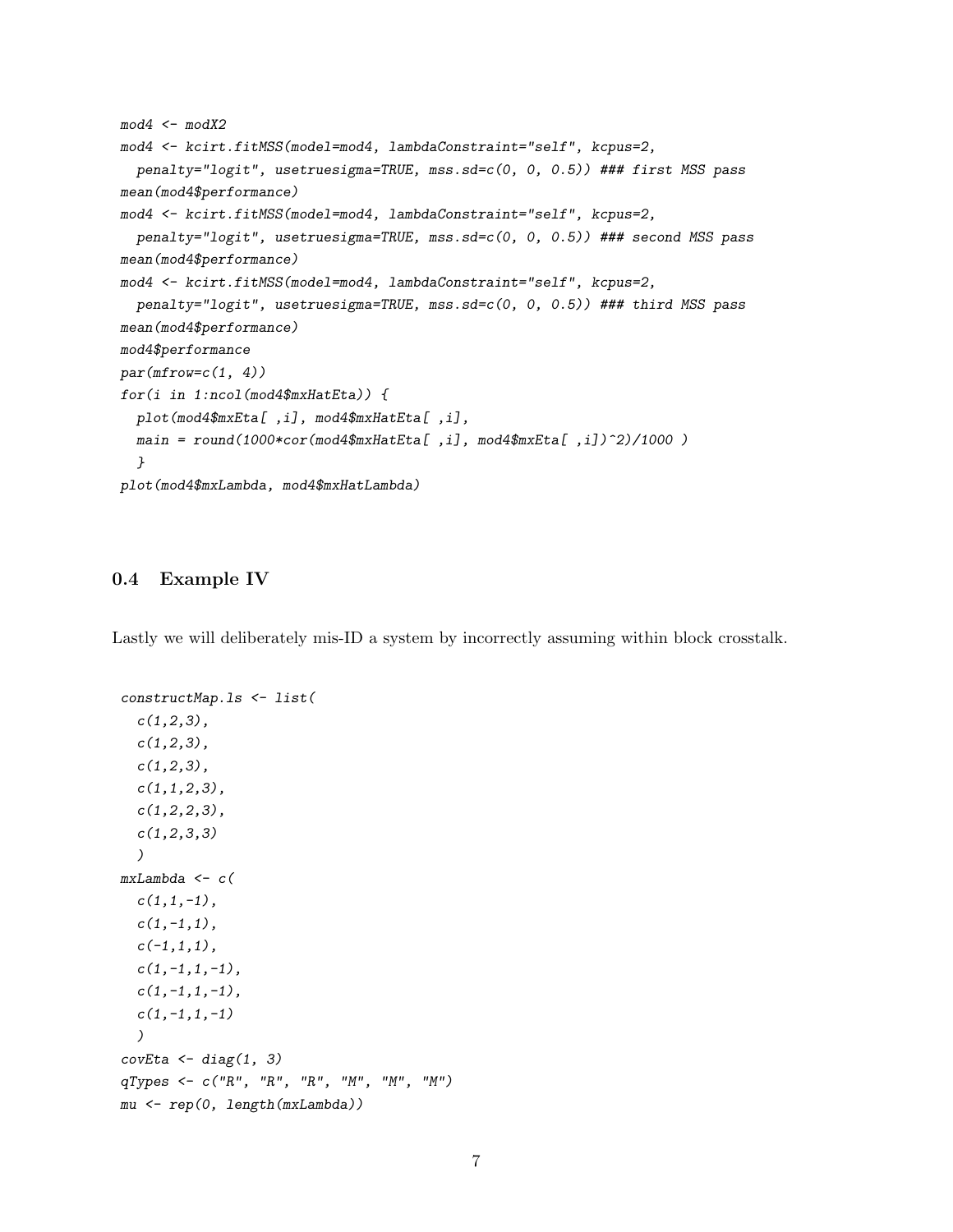mod1 <- kcirt.model(constructMap.ls=constructMap.ls, qTypes=qTypes, mxLambda=mxLambda, mu=mu, covEta=covEta)

Again, use two-fold validation.

```
set.seed(99999)
N < - 1000modX1 <- kcirt.sim(mod1, N=N)
modX2 <- kcirt.sim(mod1, N=N)
```
Fit the first data set, but incorrectly assume within block crosstalk.

```
mxHatLambda <- matrix(0, nrow(modX1$mxLambda), ncol(modX1$mxLambda))
diag(mxHatLambda) <- diag(modX1$mxLambda) + rnorm(nrow(modX1$mxLambda), 0, 0.2)
mxH at Eta \leftarrow matrix(0, N, 3)hatMu \leftarrow \text{rep}(0, \text{length}(\text{mxLambda}))modX1$mxHatLambda <- mxHatLambda
modX1$mxHatEta <- mxHatEta
modX1$hatMu <- hatMu
mod3 <- modX1mod3 <- kcirt.fitMSS(model=mod3, lambdaConstraint="withinx", kcpus=2,
  penalty="logit", usetruesigma=TRUE, mss.sd=c(0.03, 0.03, 0.5)) ### first MSS pass
mean(mod3$performance)
mod3 <- kcirt.fitMSS(model=mod3, lambdaConstraint="withinx", kcpus=2,
  penalty="logit", usetruesigma=TRUE, mss.sd=c(0.03, 0.03, 0.5)) ### second MSS pass
mean(mod3$performance)
mod3 <- kcirt.fitMSS(model=mod3, lambdaConstraint="withinx", kcpus=2,
  penalty="logit", usetruesigma=TRUE, mss.sd=c(0.03, 0.03, 0.5)) ### third MSS pass
mean(mod3$performance)
mod3$performance
par(mfrow=c(1, 4))for(i in 1:ncol(mod3$mxHatEta)) {
      plot(mod3$mxEta[,i], mod3$mxHatEta[,i],
      main = round(1000 * cor(mod 3$mxHatEta[, i], mod3$mxHatEta[, i])^2)/1000 )
  }
plot(mod3$mxLambda, mod3$mxHatLambda)
```
Again, shove  $\hat{\mu}$  and  $\hat{\Lambda}$  fitted from first half of data into second half of data. Prevent kcirt.fitMSS() from fitting (altering)  $\hat{\mu}$  and  $\hat{\Lambda}$  by turning the first and second elements of mss.sd to zero.